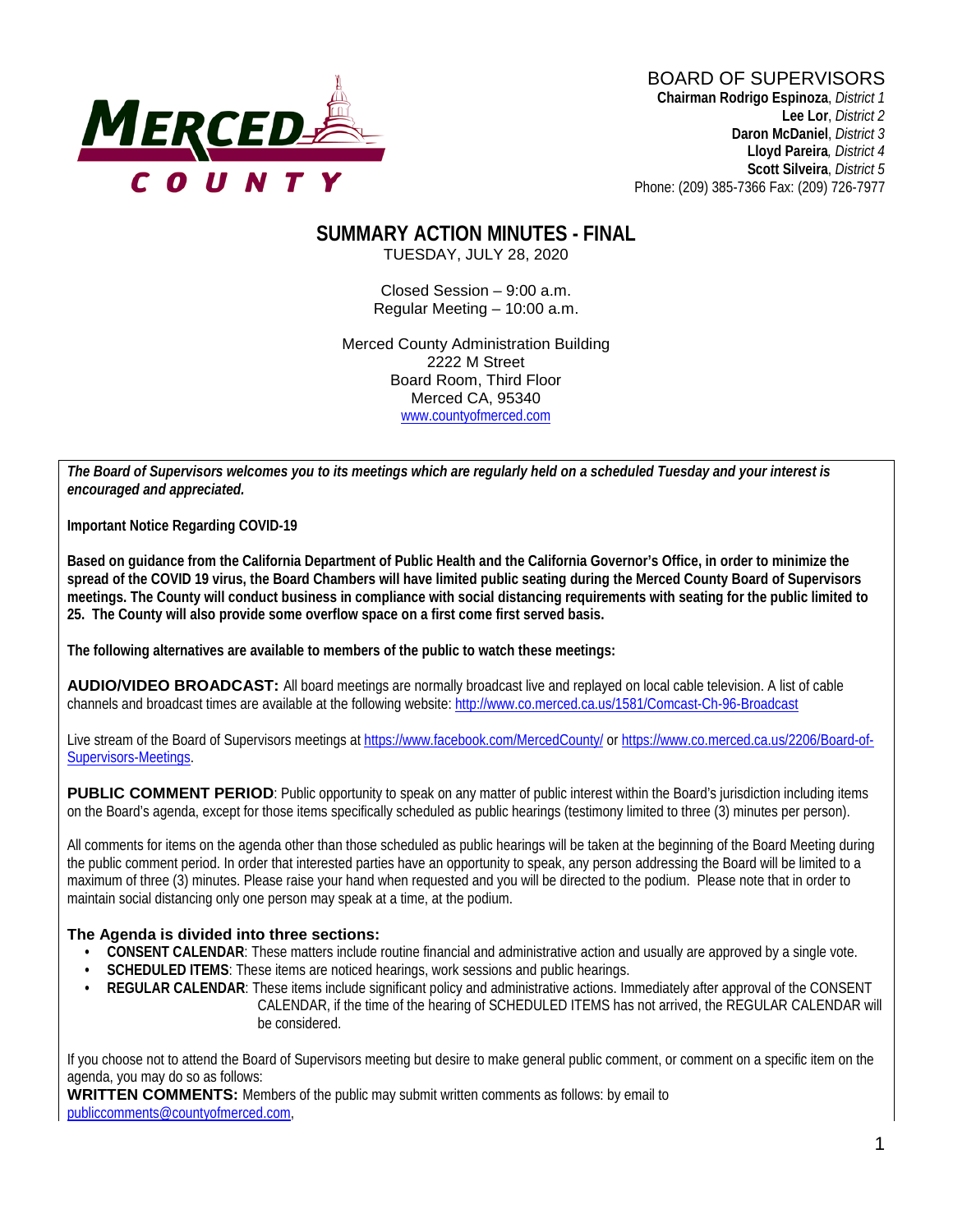by mail or hand delivery at the Clerk of the Board's Office at the above address. Comments should be submitted as soon as possible but not later than 5:00 p.m. on the Monday prior to the Board meeting. You will need to provide the following information: Board Meeting Date, Item Number, and your comments. Please submit a separate email for each item you are commenting on. Please be aware that public comments received that do not specify a particular agenda item will be made part of the record of proceedings as a general public comment. Written comments will be provided to the Board Members, and will be part of the record of the meeting, but will not be read during the meeting.

**PUBLIC HEARINGS:** Public opportunity to provide testimony is limited to three (3) minutes per person. Please raise your hand and you will be directed to the podium. Please note that in order to maintain social distancing only one person may speak at a time, at the podium.

**CLOSED SESSION**: This is the portion of the meeting conducted in private without the attendance of the public or press to discuss certain confidential matters specifically permitted by the Brown Act. The public will be provided an opportunity to comment on any matter to be considered in closed session prior to the Board adjourning into the closed session.

**BOARD AGENDA AND MINUTES:** Board agendas, minutes, and copies of items to be considered by the Board of Supervisors are posted on the Internet at least 72 hours preceding a Tuesday meeting at the following website: [www.countyofmerced.com](http://www.countyofmerced.com/) 

**REASONABLE ACCOMMODATIONS:** Persons who require accommodation for any audio, visual or other disability or Spanish or Hmong interpretation in order to review an agenda, or to participate in a meeting of the Board of Supervisors per the American Disabilities Act (ADA), may obtain assistance by requesting such accommodation in writing. Please address your written request to the Clerk of the Board, 2222 M Street, Merced, CA 95340 or telephonically by calling (209) 385-7366. Any such request for accommodation should be made at least 48 hours prior to the scheduled meeting for which assistance is requested.

*Spanish and Hmong interpreters are available.*

*Interpretes de espanol y hmong estan disponibles.*

*Peb muaj tug paab txhais lug Mev hab Hmoob.* 

#### SCHEDULED ITEMS

#### **9:00 A. M. THE PUBLIC IS INVITED TO SPEAK ON ANY ITEM ON THE AGENDA-TESTIMONY IS LIMITED TO THREE MINUTES PER PERSON**

#### **CLOSED SESSION - CONFERENCE WITH LEGAL COUNSEL - EXISTING LITIGATION:**

It is the intention of the Board to meet in Closed Session concerning Existing Litigation pursuant to Government Code Section 54956.9(d)(1): Munguia, et al. v. County of Merced, et al. Merced Superior Court Case No. 18CV-00792.

#### **CLOSED SESSION - CONFERENCE WITH LEGAL COUNSEL - INITIATION OF LITIGATION:**

It is the intention of the Board to meet in Closed Session concerning Initiation of Litigation pursuant to Government Code Section 54956.9(d)(4): One Case

#### **THE BOARD RECESSED AT 9:02 A.M. WITH CHAIRMAN ESPINOZA NOT PRESENT AND RECONVENED AT 10:00 A.M. WITH CHAIRMAN ESPINOZA NOT PRESENT, AND THE VICE- CHAIR ADVISED STAFF WAS GIVEN DIRECTION**

### **GOVERNMENT CODE SECTION 54954.2 COMPLIANCE (LATE AGENDA ITEMS)**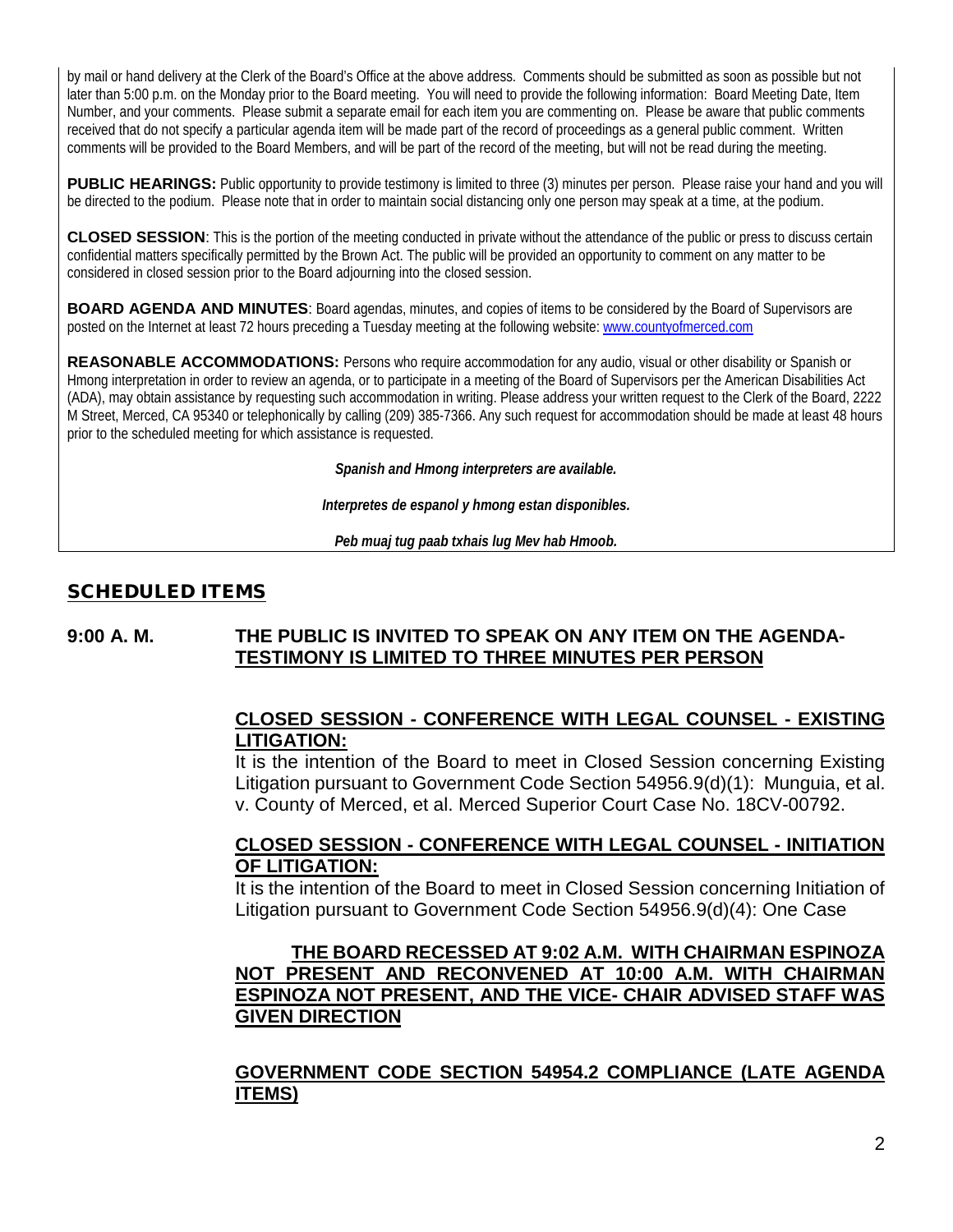#### **10:00 A. M. INVOCATION led by Father Juan Maldonado, Sacred Heart Church, Merced/PLEDGE OF ALLEGIANCE**

**PUBLIC OPPORTUNITY TO SPEAK ON ANY MATTER OF PUBLIC INTEREST WITHIN THE BOARD'S JURISDICTION INCLUDING ITEMS ON THE BOARD'S AGENDA, EXCEPT FOR THOSE ITEMS SPECIFICALLY SCHEDULED AS PUBLIC HEARINGS (TESTIMONY LIMITED TO THREE MINUTES PER PERSON)**

#### *REVIEW BOARD ORDER – SEE PAGE 10*

#### **APPROVAL OF CONSENT AGENDA CALENDAR (ITEMS #1 - 13)**

#### **COVID-19 UPDATE**

#### *REVIEW BOARD ORDER – SEE PAGE 10*

#### **SCHEDULED ITEMS:**

#### **COMMUNITY AND ECONOMIC DEVELOPMENT - PUBLIC HEARING**

To consider General Vacation of F Street at the Mid-California International Trade District at Castle.

#### **RECOMMENDATION:**

1) Open Public Hearing and accept public comments;

2) Close Public Hearing; and,

3) Adopt the Resolution authorizing the General Vacation of F Street, from Airflight Drive to Academy Drive (approximately 315 feet in length) at the Mid-California International Trade District at Castle.

### *REVIEW BOARD ORDER – SEE PAGES 10 AND 11*

#### **COMMUNITY AND ECONOMIC DEVELOPMENT - PUBLIC HEARING**

To consider Proposed Ordinance Approving Development Agreement DA19- 001, a project consisting of 1,836 Proposed Homesites located between South State Highway 33 and South Hilldale Avenue, north of the California Aqueduct, including approximately 0.2 miles of land north of the Delta Mendota Canal. **RECOMMENDATION:**

1) Introduce the proposed ordinance entitled "An Ordinance of the Board of Supervisors of the County of Merced Approving Development Agreement No. DA19-001 by and between The County of Merced and Parkway South Inc., A California Corporation, AKT Santa Nella Investors, LLC, and RCI-SN Parkway 348, LLC.";

2) Waive further reading;

3) Open the Public Hearing and receive testimony;

4) Close the Public Hearing;

5) Consider the Planning Commission's recommendation in favor of adopting the proposed ordinance;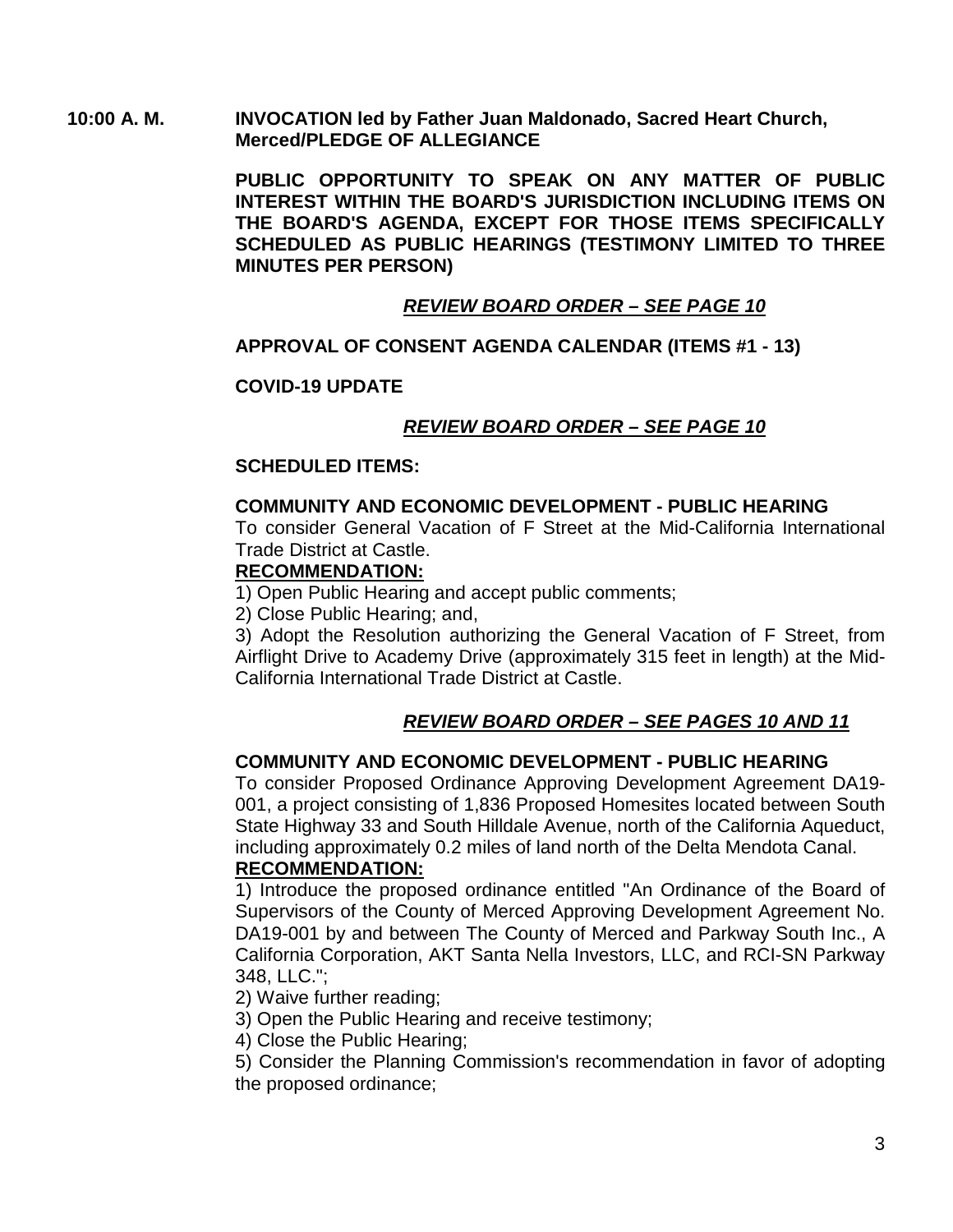6) Determine the proposed Ordinance and associate Development Agreement are exempt from further environmental review under Section 15162 - "Subsequent EIRs and Negative Declarations" of the CEQA guidelines; and, 7) Adopt the proposed ordinance approving Development Agreement DA19- 001.

#### *REVIEW BOARD ORDER – SEE PAGE 11*

#### **PUBLIC WORKS - SECOND READING - PROPOSED ORDINANCE**

Conduct a second reading of an ordinance amending chapter 5.64 of the Merced County Code and Superseding Ordinance 1970 entitled "User Charge Rates for Zones of Benefit", which would set County Service Area Number One User Charge Rates at their current rates for Fiscal Year 2020/2021.

#### **RECOMMENDATION:**

1) Conduct a second reading of a proposed ordinance establishing the County Service Area Number One User Charge Rates for Zones of Benefit in the 2020/2021 Fiscal Year", which sets County Service Area Number One User Rates for the 2020/2021 fiscal year at current rates, and supersedes Merced County Ordinance No. 1970;

2) Waive further reading of the proposed ordinance; and,

3) Adopt the Ordinance.

# *REVIEW BOARD ORDER – SEE PAGES 11 AND 12*

#### **REPORTS/BOARD DIRECTION**

County Executive Officer, County Counsel, Board of Supervisors Members

#### CONSENT CALENDAR (Items # 1-13) **APPROVED AS RECOMMENDED AYES: 2, 3, 4, 5 NOT PRESENT: 1**

#### Public Works

1. Set a Public Hearing for Tuesday, August 25, 2020 at 10:00 a.m. to consider adoption of the proposed Resolution for the General Vacation of Amsterdam Road from Princeton Road to the north end of Amsterdam Road in the Winton area.

#### Behavioral Health and Recovery Services

- 2. Approve and authorize the Chairman to sign Amendment Contract No. 2019113 with Discovery Practice Management, Inc., for the treatment of eating disorders, updating the terms and Insurance conditions to meet County standards and converts agreement to a rate based contract.
- 3. Approve and authorize the Chairman to sign Amendment Contract No. 2018129 with National Alliance on Mental Illness for Mental Health Services Act Prevention and Early Intervention, for capacity building activities and support services, amending the pricing conditions and revising Exhibits A, B, C, E, and M.

### *REVIEW BOARD ORDER – SEE PAGE 12*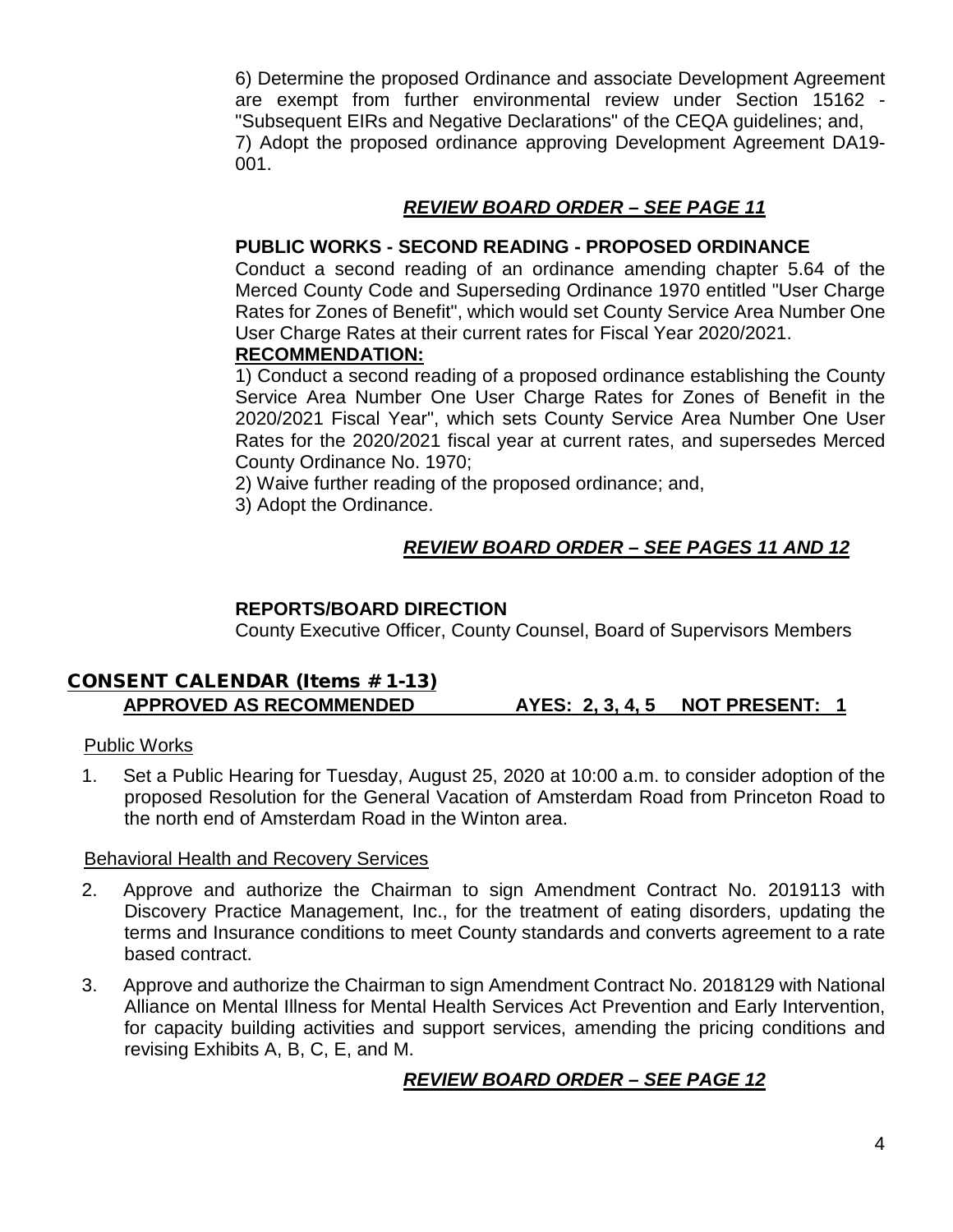- 4. Approve and authorize the Chairman to sign Amendment Contract No. 2017094 with Trilogy Integrated Resources, LLC for Network of Care website maintenance and e-learning, amending pricing conditions, updating the insurance to meet County standards and revising Exhibit A, B, C, and E.
- 5. Approve and authorize the Chairman to sign Amendment Contract No. 2018098 with California State University Stanislaus, to continue the implementation of the Mental Health Services Act, Workforce, Education and Training Stipend Program for Master of Social Work students.
- 6. Approve and authorize the Chairman to sign Amendment Contract No. 2017195 with Turning Point Community Programs, for services provided through the Community Assistance Recovery Enterprise Program as part of the Mental Health Services Act, amending pricing conditions, updating the insurance to meet County standards and revising Exhibit A, B, C, E and M.

#### Human Services Agency

- 7. Approve and authorize the Chairman to sign Amendment Contract No. 2020074 with Merced Inn and Suites to provide hotel rooms for identified population.
- 8. Approve and authorize the Chairman to sign Amendment Contract No. 2020127 with Taher, Inc. to provide cold meals for the identified population.
- 9. Approve and authorize the Chairman to sign Amendment Contract No. 2020083 with the Merced Rescue Mission for emergency shelter management services at motels/hotels in the community.

#### **Elections**

10. Approve Budget Transfer in the amount of \$244,014 to re-budget Fixed Asset #85458 voting system for the upcoming November 2020 Presidential General Election due to many requirements and recent changes in legislation caused by COVID-19. (4/5 Vote Required)

#### Administrative Services

11. Approve and authorize the Chairman to sign Amendment Contract No. 2018171 with Delta Wireless for Public Safety Radio Infrastructure Maintenance.

#### Executive Office

- 12. Act on Claim for Damages submitted by Sheldon Hancock and James Stewart as recommended by Risk Management and County Counsel.
- 13. Approve Budget Transfer in the amount of \$9,750,000 to offset actual costs incurred by County departments from March 1, 2020 through June 30, 2020 in response to the COVID-19 pandemic. Funding for these costs are through the Coronavirus Relief Fund enacted by the CARES Act. (4/5 Vote Required)

### REGULAR CALENDAR

#### BOARD ACTION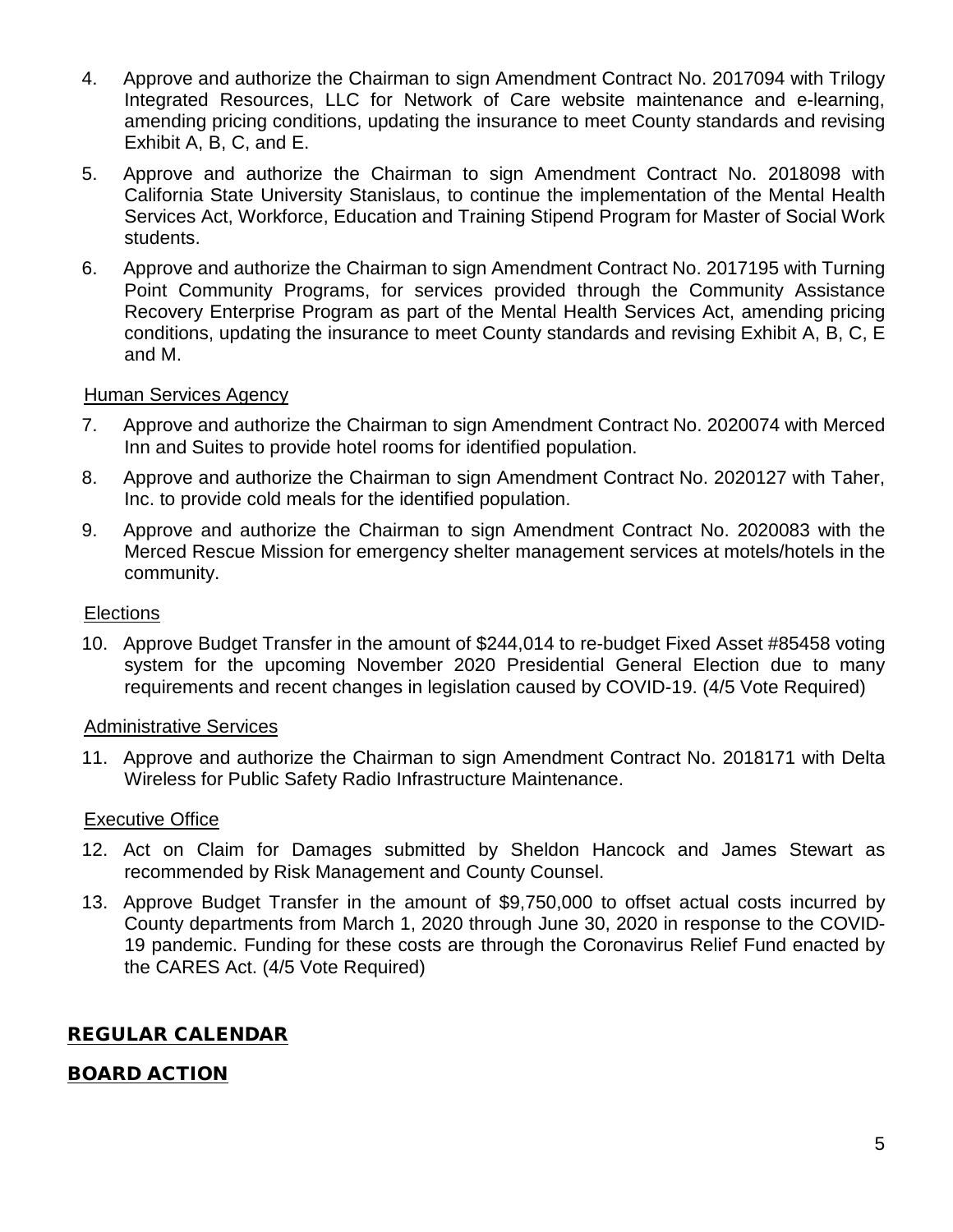### PUBLIC WORKS

14. Right-of-Way Agreement with Merced Pipeline, LLC to complete a biogas pipeline route encompassing approximately 10.5 miles of County right-of-way as generally described and identified in Exhibit A of said agreement.

# **AUTHORIZED CONTRACT NO. 2020143 AS RECOMMENDED AYES: 2, 3, 4, 5 NOT PRESENT: 1**

15. 1) Direct the Department of Public Works to submit an application to Caltrans for Highway Safety Improvement Project funds to use on the Traffic Sign Improvement Project (North), by September 4, 2020; 2) Authorize the Director of Public Works to accept the grant funds and execute any related documents if awarded; and, 3) Direct the Department of Public Works to return to the Board at a later date with an Informational Item noting all actions taken.

# **APPROVED AS RECOMMENDED AYES: 2, 3, 4, 5 NOT PRESENT: 1**

16. The Director of Public Works request the Board find that substantial evidence demonstrates that an emergency continues to exist regarding the HVAC System at 1900 Airdrome Entry (Castle), such that the emergency will not permit a delay resulting from a competitive solicitation for bids, and that the action is necessary to respond to the emergency. (4/5 Vote Required)

# **APPROVED AS RECOMMENDED AYES: 2, 3, 4, 5 NOT PRESENT: 1**

17. The Director of Public Works requests the Board find that substantial evidence demonstrates that an emergency continues to exist regarding the HVAC System at Castle Building 1340, such that the emergency will not permit a delay resulting from a competitive solicitation for bids, and that the action is necessary to respond to the emergency. (4/5 Vote Required)

# **APPROVED AS RECOMMENDED AYES: 2, 3, 4, 5 NOT PRESENT: 1**

### AG COMMISSIONER

18. Retroactively approve contract with the California Department of Food and Agriculture (Agreement No. 20-0205-000-SA) for Organic Producer Registration and inspection activities.

#### **AUTHORIZED CONTRACT NO. 2020144 AS RECOMMENDED AYES: 2, 3, 4, 5 NOT PRESENT: 1**

19. Retroactively approve contract with the California Department of Food and Agriculture (Agreement No. 20-0147-000-SA) to provide Certified Farmers Market inspection activities.

### **AUTHORIZED CONTRACT NO. 2020145 AS RECOMMENDED AYES: 2, 3, 4, 5 NOT PRESENT: 1**

20. Retroactively approve contract with the California Department of Food and Agriculture (Agreement No. 20-0113-000-SA) for fruit and vegetable quality standards inspection.

### **AUTHORIZED CONTRACT NO. 2020146 AS RECOMMENDED AYES: 2, 3, 4, 5 NOT PRESENT: 1**

21. Retroactively approve contract with the California Department of Food and Agriculture (Agreement No. 19-1192-00-SG) for Noxious Weed Management activities.

# **AUTHORIZED CONTRACT NO. 2020147 AS RECOMMENDED AYES: 2, 3, 4, 5 NOT PRESENT: 1**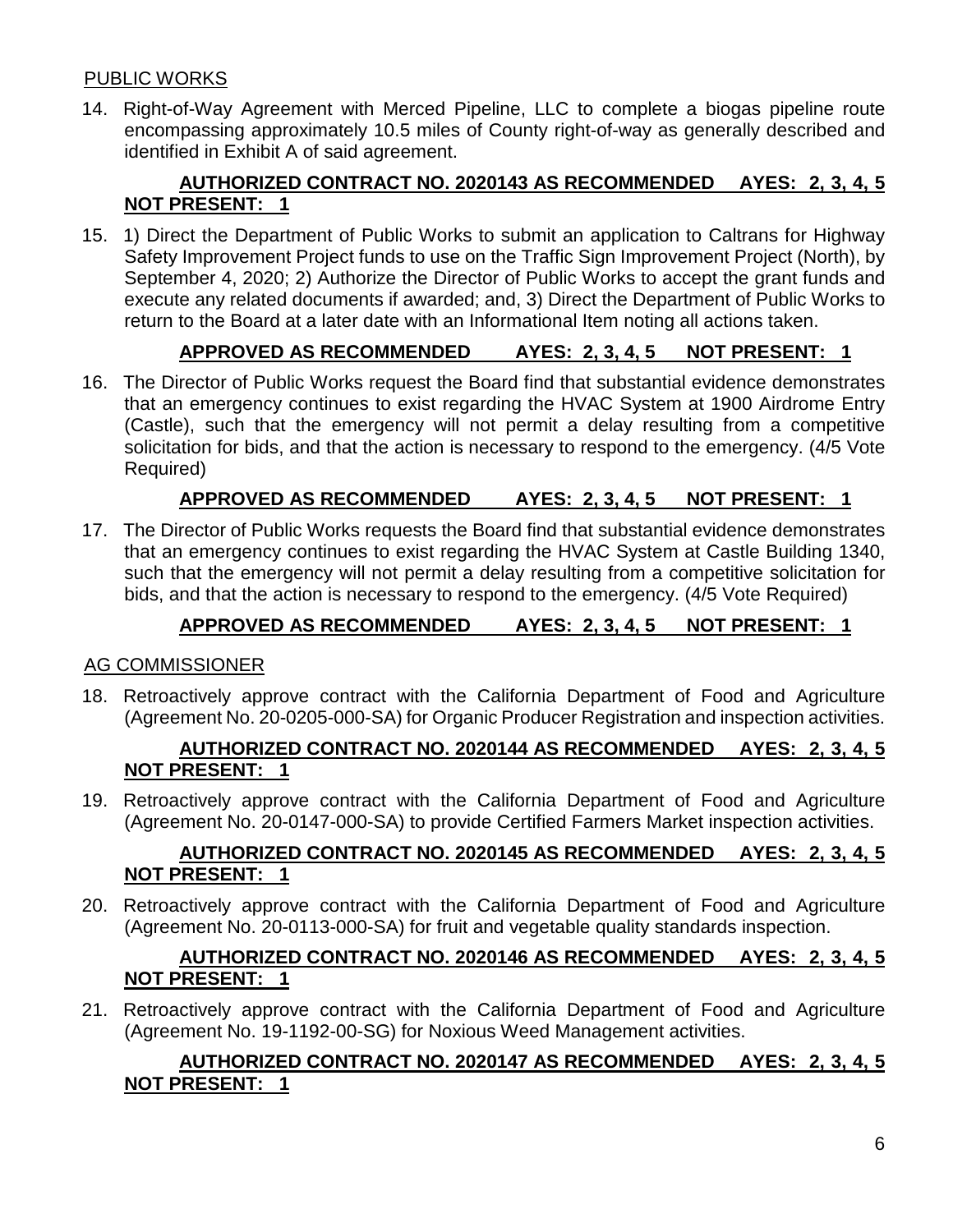22. Retroactively approve contract with the California Department of Food and Agriculture (Agreement No. 19-0727-041-SF) for Glassy-winged Sharpshooter (GWSS) detection and survey activities.

### **AUTHORIZED CONTRACT NO. 2020148 AS RECOMMENDED AYES: 2, 3, 4, 5 NOT PRESENT: 1**

23. Retroactively approve contract with the California Department of Food and Agriculture (Agreement No. 20-0022-000-SA) for Weighmaster Inspection activities.

### **AUTHORIZED CONTRACT NO. 2020149 AS RECOMMENDED AYES: 2, 3, 4, 5 NOT PRESENT: 1**

24. Retroactively approve contract with the California Department of Food and Agriculture (Agreement No. 20-0074-000-SA) for Fuels, Lubricants and Automotive Products Inspection activities.

# **AUTHORIZED CONTRACT NO. 2020150 AS RECOMMENDED AYES: 2, 3, 4, 5 NOT PRESENT: 1**

# HEALTH

25. 1) Approve the acceptance of the FY 20-21 Tuberculosis Subvention grant award from the State Tuberculosis Control Branch for tuberculosis control and prevention services in an amount not to exceed \$64,414; and 2) Authorize the Chairman to sign the "Acceptance of Award" form and related documents.

#### **AUTHORIZED CONTRACT NO. 2020151 AS RECOMMENDED AYES: 2, 3, 4, 5 NOT PRESENT: 1**

26. Contract with the California Department of Public Health-Maternal, Child and Adolescent Health Division (State Contract No. CHVP SGF EXP 19-24) for the expansion of the California Home Visiting Program.

#### **AUTHORIZED CONTRACT NO. 2020152 AS RECOMMENDED AYES: 2, 3, 4, 5 NOT PRESENT: 1**

### BEHAVIORAL HEALTH AND RECOVERY SERVICES

27. Retroactively approve contract with God's Love Outreach Ministries, Adult Residential facilities for enhanced Board and Care.

### **AUTHORIZED CONTRACT NO. 2020153 AS RECOMMENDED AYES: 2, 3, 4, 5 NOT PRESENT: 1**

28. Contract with Merced Community College District for Psychosocial Rehabilitation (PSR) instructional courses.

#### **AUTHORIZED CONTRACT NO. 2020154 AS RECOMMENDED AYES: 2, 3, 4, 5 NOT PRESENT: 1**

### HUMAN SERVICES AGENCY

29. Appoint Ralph Silva-Rodriguez as the County Veterans Service Officer.

# **APPROVED AS RECOMMENDED AYES: 2, 3, 4, 5 NOT PRESENT: 1**

### *REVIEW BOARD ORDER - SEE PAGE 12*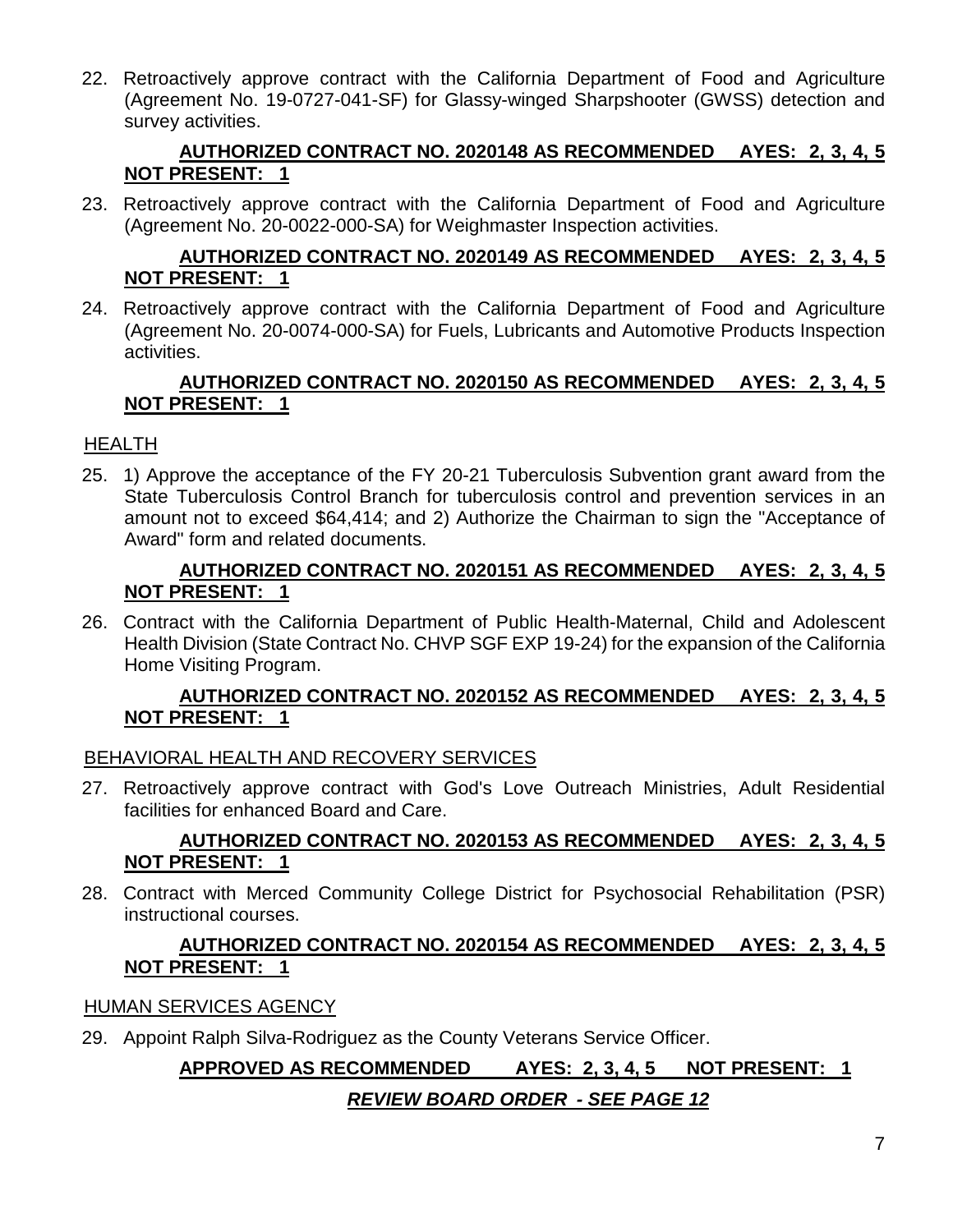#### COMMUNITY AND ECONOMIC DEVELOPMENT

30. Contract with Merced Subbasin Groundwater Sustainability Agency (GSA) for support services from the County's Community and Economic Development Department.

### **AUTHORIZED CONTRACT NO. 2020155 AS RECOMMENDED AYES: 2, 3, 4, 5 NOT PRESENT: 1**

# **ELECTIONS**

31. Adopt a Resolution approving entering into a contract with the California Secretary of State to provide Merced County with new federal Help America Vote Act (HAVA) funding to be used for election activities related to the coronavirus pandemic, and; authorizing the Registrar of Voters to execute the contract with the Secretary of State and all other documents related to this funding allocation.

### **AUTHORIZED CONTRACT NO. 2020156 AND ADOPTED RESOLUTION NO. 2020- 72 AS RECOMMENDED AYES: 2, 3, 4, 5 NOT PRESENT: 1**

# *REVIEW BOARD ORDER – SEE PAGES 12 AND 13*

32. 1) Approve to relieve the Elections Department of accountability for the following Fixed Assets (Model 100 Optical Scanner) #0055389, #0055393, #0055402, #0055413, #0055427, #0055428, #0055440, #0055463, #0055483, #0055485 from Budget Unit 14000 and Fixed Assets #0056010, #0056014, #0056803, #0056804, #0056805, #0056807, #0056809, #0056810 from Budget Unit 14200; and 2) Approve the Auditor-Controller to remove the items from the ROV/Elections Fixed Asset Inventory.

# **APPROVED AS RECOMMENDED AYES: 2, 3, 4, 5 NOT PRESENT: 1**

### **SHERIFF**

33. Contract with the Merced County Office of Education to provide education services to inmates confined in the Merced County Jail facilities.

### **AUTHORIZED CONTRACT NO. 2020157 AS RECOMMENDED AYES: 2, 3, 4, 5 NOT PRESENT: 1**

34. 1) MOU with Fresno County Sheriff-Coroner's Office for participation and reimbursement of High Intensity Drug Trafficking Area (HIDTA) overtime and expenses; and 2) Authorize the Sheriff to sign the MOU with CEO and Counsel approval.

### **AUTHORIZED CONTRACT NO. 2020158 AS RECOMMENDED AYES: 2, 3, 4, 5 NOT PRESENT: 1**

### ADMINISTRATIVE SERVICES

35. Declare assorted motor vehicles (listed on Exhibit A) as Surplus Property as recommended.

### **APPROVED AS RECOMMENDED AYES: 2, 3, 4, 5 NOT PRESENT: 1**

### EXECUTIVE OFFICE

36. Adopt a Resolution calling for an election to be held in the Boards jurisdiction on November 3, 2020, for the purpose of submitting to voters a general tax measure, to establish a retail transactions and use tax (sales tax) at the rate of 1/2 % (1/2 cent per dollar) for a period of fifteen (15) years; and consolidate said election with the Statewide General Election to be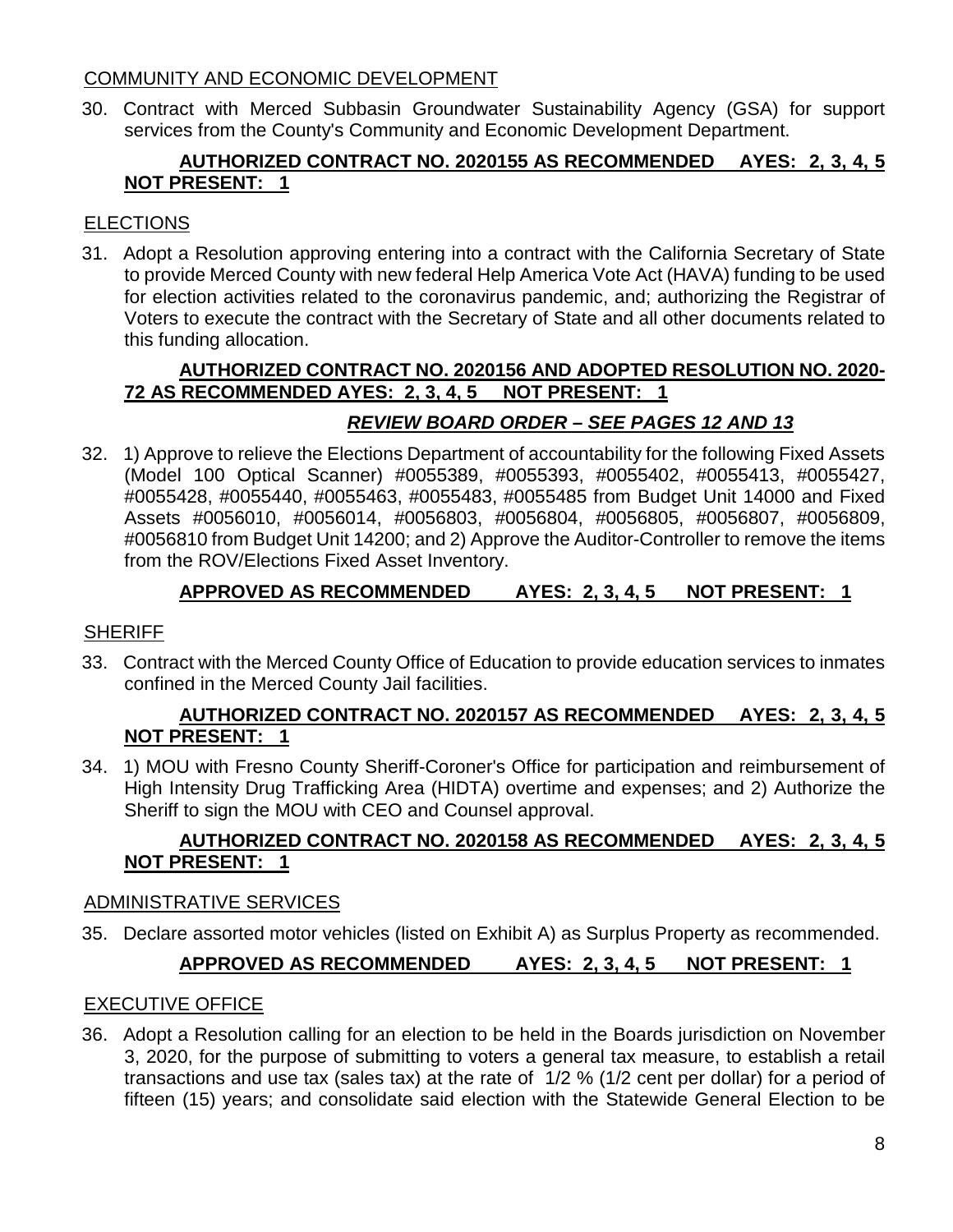conducted on the same date; and to permit the Elections Department to provide elections services. (4/5 Vote Required)

### **ITEM CONTINUED TO A SPECIAL MEETING**

# *REVIEW BOARD ORDER – SEE PAGES 13 AND 14*

37. Contract with Central Valley Opportunity Center for services which consist of providing education and outreach regarding COVID-19 to local farmworkers.

#### **AUTHORIZED CONTRACT NO. 2020159 AS RECOMMENDED AYES: 2, 3, 4, 5 NOT PRESENT: 1**

### *REVIEW BOARD ORDER – SEE PAGES 14 AND 15*

38. 1) Approve the Local Planning Council (LPC) County Priorities Report; and 2) Authorize the Chairman to sign the LPC County Priorities Report Form as required by the California Department of Education.

# **APPROVED AS RECOMMENDED AYES: 2, 3, 4, 5 NOT PRESENT: 1**

# BOARD INFORMATION & POSSIBLE ACTION **ACCEPTED AND PLACED ON FILE AYES: 2, 3, 4, 5 NOT PRESENT: 1**

- 39. WARN Notices: Western Dental & Orthodontics 12 W. 20th St. Merced, 1124 W. Olive Ave. Merced, and 1153 W. Pacheco Blvd. Los Banos.
- 40. California Fish and Game Commission re: Notice of proposed regulatory action relative to amending sections 3.00, 4.00, 5.00, 5.41, 5.85, 7.00, 7.50, 8.10, and adding sections 5.84, 5.89, 7.40, Title 14, California Code of Regulations, relating to Simplification of Statewide Inland Sport Fishing Regulations.

#### **THE BOARD ADOPTED RESOLUTION IN MEMORY OF FRANCIS "BUTCH" HUGHES AND ADJOURNED THE MEETING AT 12:44 P.M. UNTIL TUESDAY, AUGUST 11, 2020, AT 10:00 A.M.**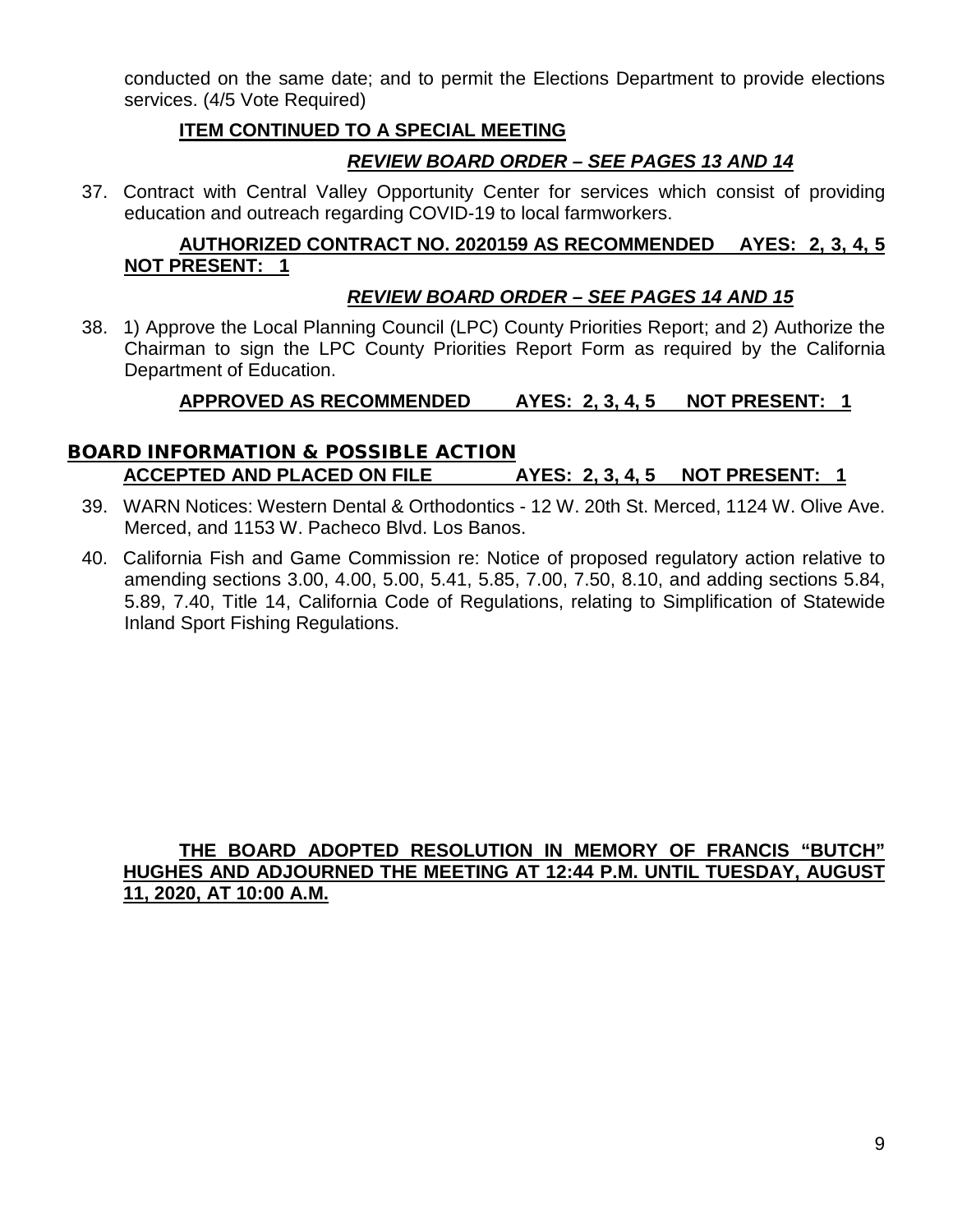#### **10:00 A.M. SCHEDULED ITEM 2020-07-28 PUBLIC OPPORTUNITY**

*Public Comments received via email for Public Opportunity and Scheduled Items are on file with the Clerk.*

Dr. Sima Asadi, Merced Pediatrician speaks about the research she has done on COVID-19 over the last 5 months and speaks about the importance of in-person school for children and advocates on their behalf.

Present: Lor, McDaniel, Pareira, Silveira Absent: Espinoza

#### **10:00 A.M. SCHEDULED ITEM 2020-07-28 COVID-19 UPDATE**

Dr. Rebecca Nanyonjo-Kemp, Public Health Director opens and introduces Dr. Kristynn Sullivan, Supervising Epidemiologist. Dr. Sullivan reviews power point presentation covering the following: Current Merced County Case Count, Merced County COVID-19 Deaths, County Monitoring List – State "Watch List", Current State Watch List Metrics, and Treatment of COVID-19.

Dr. Nanyonjo-Kemp reviews slides covering the following: Merced County Updates, Operations Section Updates, Contract Tracing, Youth Sports & State School Guidance, Community Outreach, Outreach Statistics, and Merced County Outreach Social Media Campaigns.

The Board has lengthy discussion on the update. Present: Lor, McDaniel, Pareira, Silveira Absent: Espinoza

# **10:00 A.M. SCHEDULED ITEM**

#### **2020-07-28 COMMUNITY AND ECONOMIC DEVELOPMENT – PUBLIC HEARING**

The time and date previously scheduled to consider General Vacation of F Street at the Mid-California International Trade District at Castle.

Mark Mimms, Deputy Director of Economic Development gives an overview of the General Vacation of F Street at the Mid-California International Trade District at Castle.

Supervisor McDaniel comments that he has witnessed for himself vehicles traveling in the wrong direction on F Street at Castle.

The Vice Chair opens the Public Hearing and asks if there is anyone present wishing to speak.

No one speaks.

The Vice Chair closes the Public Hearing.

Upon motion of Supervisor McDaniel, seconded by Supervisor Silveira, duly carried, the Board adopts Resolution No. 2020-74 authorizing the General Vacation of F Street, from Airflight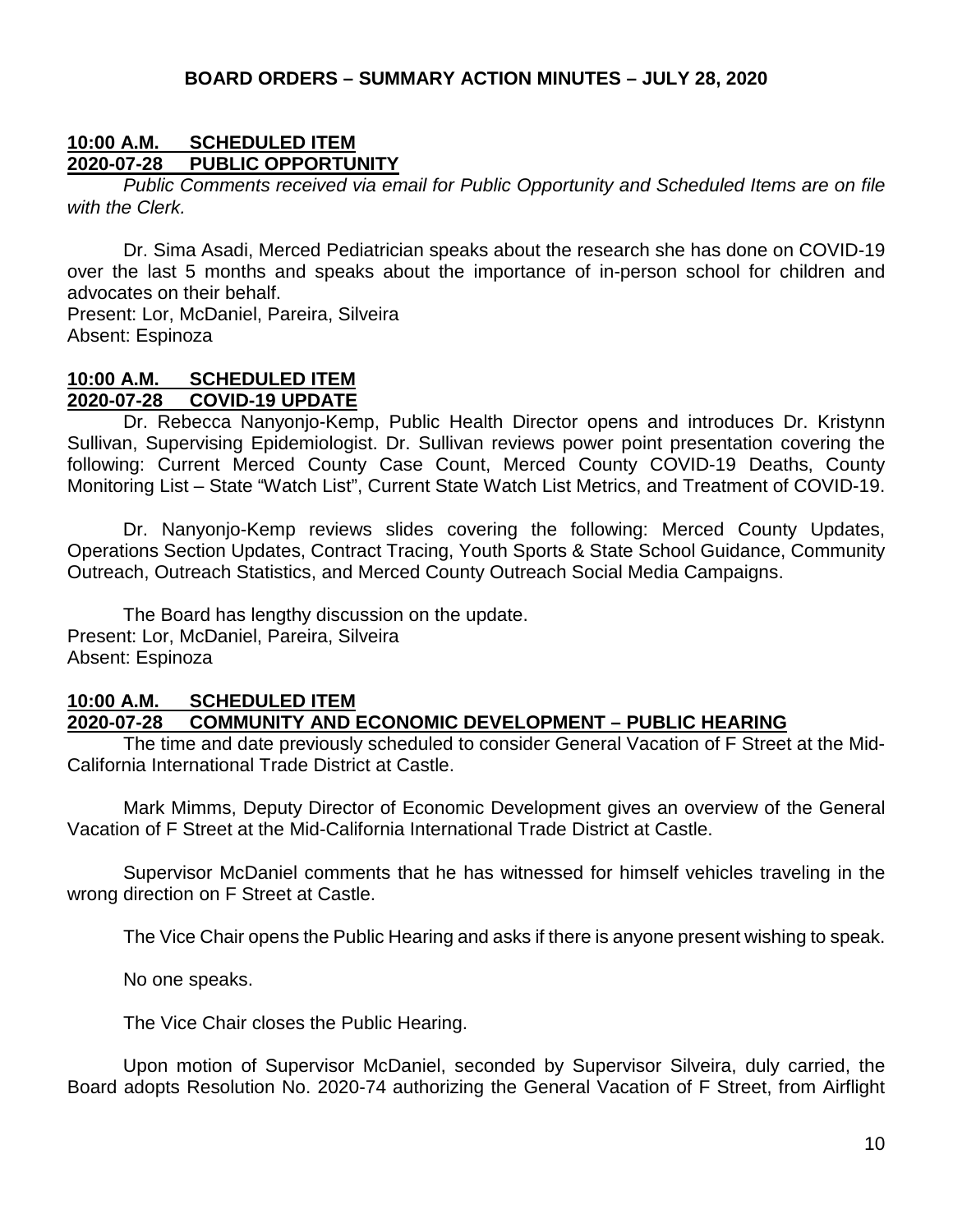Drive to Academy Drive (approximately 315 feet in length) at the Mid-California International Trade District at Castle. Ayes: Lor, McDaniel, Pareira, Silveira Absent: Espinoza

#### **10:00 A.M. SCHEDULED ITEM 2020-07-28 COMMUNITY AND ECONOMIC DEVELOPMENT – PUBLIC HEARING**

The time and date previously scheduled to consider Development Agreement DA19-001, a project consisting of 11836 proposed homesites located between south State Highway 33 and south Hilldale Avenue, north of the California Aqueduct, including approximately 0.2 miles of land north of the Delta Mendota Canal.

Steve Maxey, Deputy Director of Planning gives an overview of the Development Agreement and the project.

The Vice Chair opens the Public Hearing and asks if there is anyone present wishing to speak.

John Palmer, representative for AKT Development thanks Steve Maxey, Tiffany Ho and Jeff Grant for all of their work on this project.

The Vice Chair closes the Public Hearing.

Upon motion of Supervisor McDaniel, seconded by Supervisor Silveira, duly carried, the Board waives further reading of the proposed ordinance. Ayes: Lor, McDaniel, Pareira, Silveira Absent: Espinoza

Upon motion of Supervisor Silveira, seconded by Supervisor McDaniel, duly carried, the Board considers the Planning Commission's recommendation in favor of adopting the proposed ordinance and determines the proposed Ordinance and associate Development Agreement are exempt from further environmental review under Section 15162-"Subsequent EIRs and Negative Declarations" of the CEQA guidelines.

Ayes: Lor, McDaniel, Pareira, Silveira Absent: Espinoza

Upon motion of Supervisor Silveira, seconded by Supervisor Pareira, duly carried, the Board adopts Ordinance No. 1993 approving Development Agreement DA19-001. Ayes: Lor, McDaniel, Pareira, Silveira Absent: Espinoza

#### **10:00 A.M. SCHEDULED ITEM 2020-07-28 PUBLIC WORKS – SECOND READING – PROPOSED ORDINANCE**

The time and date previously scheduled to conduct a second reading of an ordinance amending Chapter 5.64 of the Merced County Code and Superseding Ordinance 1970 entitled "User Charge Rates for Zones of Benefit", which would set County Service Area Number One User Charge Rates at their current rates for Fiscal Year 2020/2021.

Upon motion of Supervisor Silveira, seconded by Supervisor Pareira, duly carried, the Board waives further reading of the proposed ordinance and adopts Ordinance No. 1994 "An Ordinance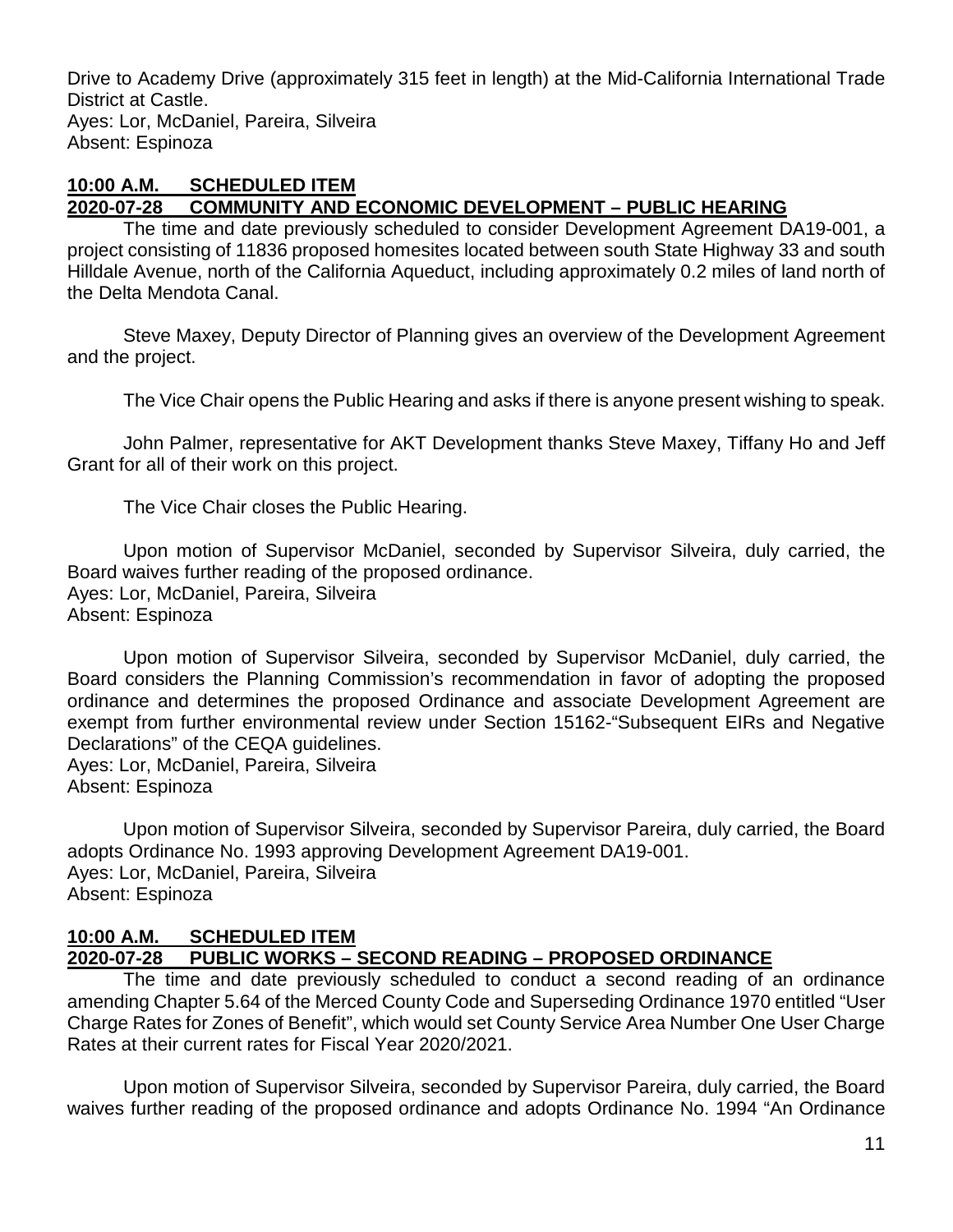establishing the County Service Area Number One User Charge Rates for Zones of Benefit in the 2020/2021 Fiscal Year", which sets County Service Area Number One User Rates for the 2020/2021 fiscal year at current rates, and supersedes Merced County Ordinance No. 1970. Ayes: Lor, McDaniel, Pareira, Silveira Absent: Espinoza

# **CONSENT ITEM NO. 3**

# **2020-07-28 BEHAVIORAL HEALTH AND RECOVERY SERVICES**

The Clerk announces item to approve and authorize the Chairman to sign Amendment Contract No. 2018129 with National Alliance on Mental Illness for Mental Health Services Act Prevention and Early Intervention, for capacity building activities and support services is before the Board for consideration.

Jim Brown, County Executive Officer clarifies on the contract extension that the recommendation states to go through December 31, 2020 and that the typographical error on Exhibit B of the contract will be corrected to reflect that date.

Upon motion of Supervisor Silveira, seconded by Supervisor Pareira, duly carried, the Board approves and authorizes the Chairman to sign Amendment Contract No. 2018129 with National Alliance on Mental Illness for Mental Health Services Act Prevention and Early Intervention, for capacity building activities and support services. Ayes: Lor, McDaniel, Pareira, Silveira

Absent: Espinoza

### **ACTION ITEM NO. 29**

#### **2020-07-28 HUMAN SERVICES AGENCY**

The Clerk announces item to appoint Ralph Silva-Rodriguez as the County Veterans Service Officer is before the Board for consideration.

Yvonnia Brown, Director of Human Services Agency introduces and gives the Board Mr. Silva-Rodriguez's background.

Mr. Silva-Rodriguez thanks Ms. Brown and the Board for the opportunity and states the veterans and their families deserve the very best and that is what he plans to give him.

Supervisor McDaniel thanks Mr. Silva-Rodriguez for his service and for stepping up into this new role.

Upon motion of Supervisor Pareira, seconded by Supervisor Silveira, duly carried, the Board appoints Ralph Silva-Rodriguez as the County Veterans Service Officer. Ayes: Lor, McDaniel, Pareira, Silveira Absent: Espinoza

#### **ACTION ITEM NO. 31 2020-07-28 ELECTIONS**

The Clerk announces item to adopt a resolution approving entering into a contract with the Secretary of State to provide Merced County with new federal Help America Vote Act (HAVA) funding to be used for election activities related to coronavirus pandemic, and authorizing the Registrar of Voters to execute the contract and all other documents to this funding allocation is before the Board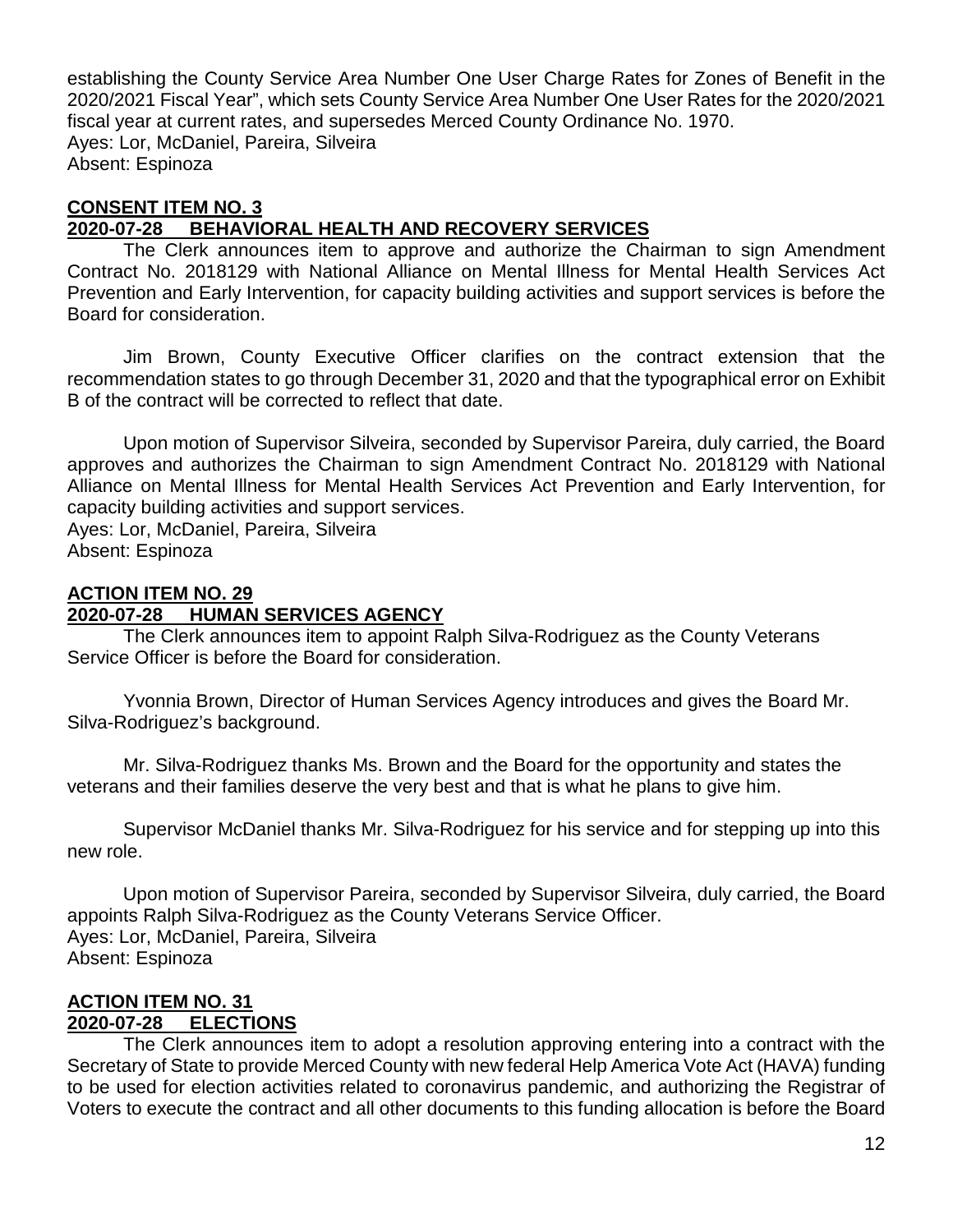for consideration. The Clerk announces that the summary in the Board agenda item states that funds must be expended by December 31, 2020 and meet the federally mandated 20% match requirement and states that the 20% match requirement is no longer required; and paragraph 4 of the supporting Resolution will be modified to remove reference of the 20% match requirement.

Barbara Levey, Assessor/Clerk-Recorder/Registrar of Voters clarifies that the match requirement was removed yesterday and the amounts were also released. She states that Merced County will receive just over \$332,000 in funding for a good portion of the election in response to the coronavirus pandemic. She further states that in addition they will also receive almost \$61,000 for their outreach and education efforts for the change to the all-mail election.

Upon motion of Supervisor Pareira, seconded by Supervisor McDaniel, duly carried the Board adopts Resolution No. 2020-72 approving entering into a contract with the Secretary of State to provide Merced County with new federal Help America Vote Act (HAVA) funding to be used for election activities related to coronavirus pandemic and authorizes the Registrar of Voters to execute Contract No. 2020156 with the Secretary of State and all other documents related to this funding allocation.

Ayes: Lor, McDaniel, Pareira, Silveira Absent: Espinoza

#### **ACTION ITEM NO. 36 2020-07-28 EXECUTIVE OFFICE**

The Clerk announces item to adopt Resolution calling for an election to be held in the Boards jurisdiction on November 3, 2020, for the purpose of submitting to voters a general tax measure, to establish a retail transactions and use tax (sales tax) at the rate of  $\frac{1}{2}$  % (1/2 cent per dollar) for a period of fifteen (15) years; and consolidate said election with the Statewide General Election to be conducted on the same date; and to permit the Elections Department to provide elections services (4/5 Vote Required) is before the Board for consideration.

Jim Brown, County Executive Officer comments that the economic downturn caused by the global pandemic has substantially effected the fiscal landscape at the federal, state and local levels. These impacts extend to the County's budget including availability of resources to provide essential programs and services to ensure the health and safety of our local communities and gives an overview of the proposed general tax measure for the voters to decide by placing a temporary 15 year one half cent sales tax measure on the November ballot.

Supervisor McDaniel comments that they did put this in their long-term goals and that this was more focused on infrastructure as opposed to a specified measure; he states that he would like the whole board to be here and participate in this discussion and would like to see five votes on this item.

Supervisor Pareira comments that he would like to see a ¼ % or ⅓ % increase instead of the  $\frac{1}{2}$  %.

Supervisor Silveira comments that no one likes taxes and we are trying to find a way to fund necessities. He states that he knows that the timing is horrible for this right now but the cleanest way to do this would be a sales tax measure.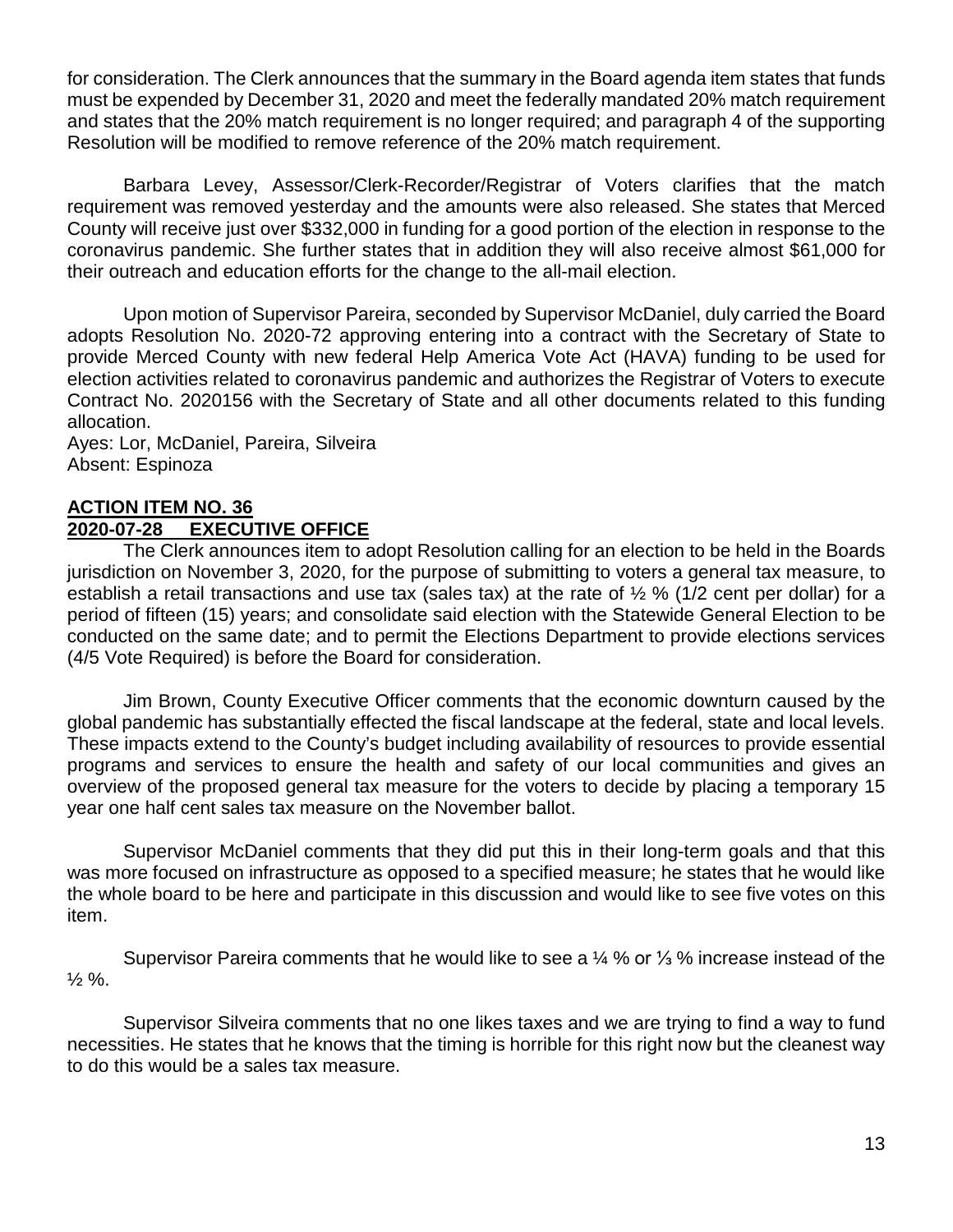Supervisor McDaniel states that they have received many emails on this item and thinks there is some confusion on it with the public. He makes a motion to continue this item.

Supervisor Lor comments that it is not our job to advocate one way or the other but to educate folks on what they will receive for this money that they will be contributing to through the sales tax measure and requests a full staff report on this item. She speaks about Board priorities, requests a presentation from the consultant and states that she supports continuing the item.

Forrest Hansen, County Counsel, states the item could be tabled, continued to another meeting, or a special meeting. He clarifies the timeline and states that the measure has to be submitted to the Registrar of Voters by August 7, 2020.

Upon motion of Supervisor McDaniel, seconded by Supervisor Silveira, to continue item to Friday, July 31, 2020 at 9:00 a.m.

Mr. Brown comments that the consultant may not be available at that time but would like to get something definitive scheduled if possible.

Supervisor Pareira suggests a Special Meeting for Monday, August 3, 2020.

Mr. Hansen clarifies that it will need to continue to a special meeting prior to the August 7, 2020 deadline.

Upon motion of Supervisor McDaniel, seconded by Supervisor Silveira, to continue the item to a Special Meeting.

Vice Chair Lor calls for a roll call vote.

Supervisor McDaniel: Yes Supervisor Lor: Yes Supervisor Pareira: Yes Supervisor Silveira: Yes Supervisor Espinoza: Absent

Motion carries.

#### **ACTION ITEM NO. 37 2020-07-28 EXECUTIVE OFFICE**

The Clerk announces contract with Central Valley Opportunity Center for services, which consist of providing education, and outreach regarding COVID-19 to local farmworkers is before the Board for consideration.

Alexandra Pierce, Deputy County Executive Officer gives an overview of the contract with Central Valley Opportunity Center (CVOC) and the services they will be providing. Ms. Pierce introduces Jorge De Nava Jr., Executive Director of Central Valley Opportunity Center.

Mr. De Nava speaks about their community based organization and the services they provide.